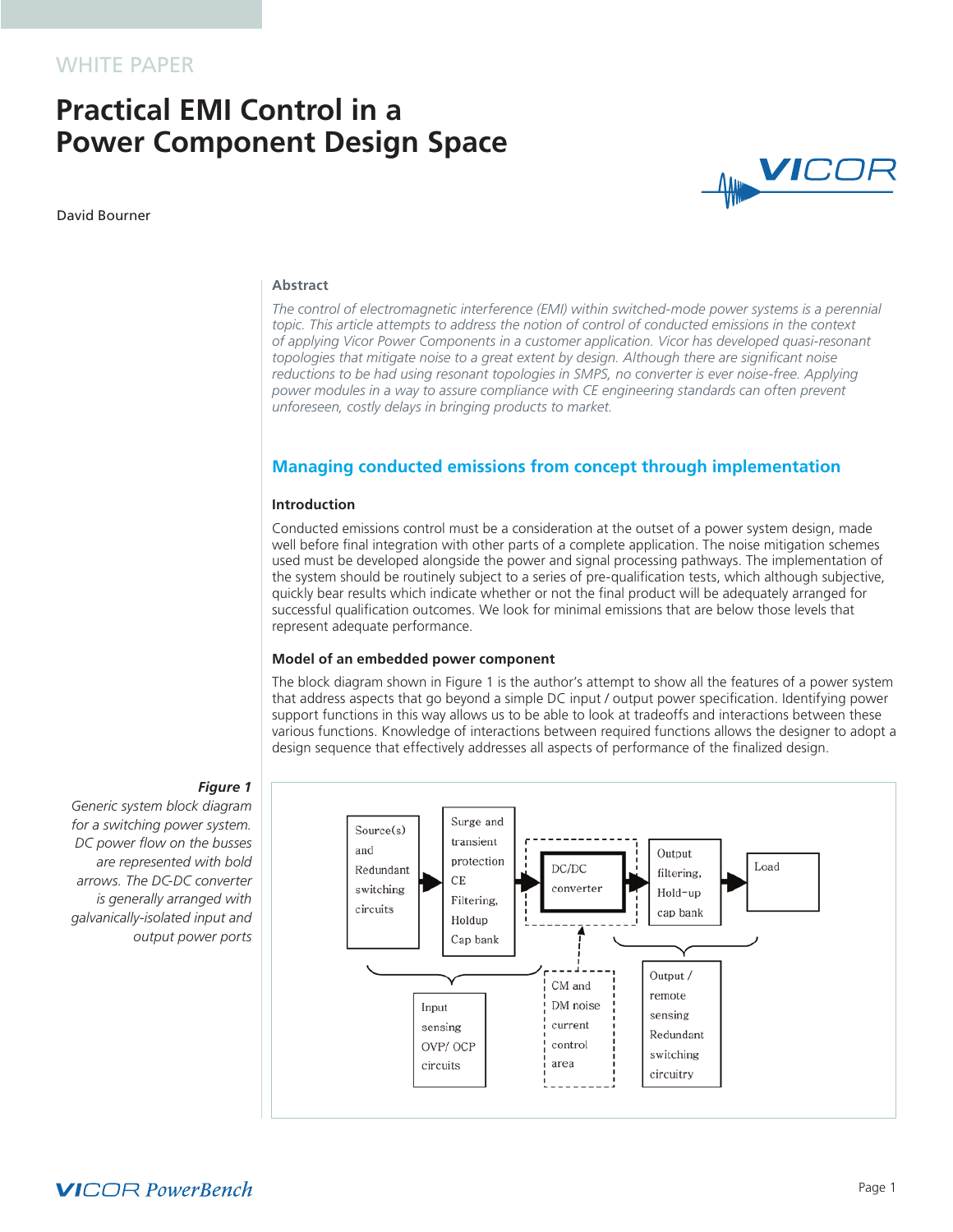#### **Comments on the Model**

In the context of noise, analog and digital systems are thought of respectively as receivers and transmitters of electrical noise. Switched-mode power converters present a mixed-mode environment. Controllers, be they digital or analog in nature, are set alongside switched power devices. Power components are modular: to a great extent the OEM (original engineering manufacturer) will have taken great pains to mitigate the effect of noise sources internal to the module, sometimes with mixed results. If not countered, self-noise of a power module is often sufficient to affect signaling affecting control of power within the component.

Implementing a system with such products involves introducing measures that the OEM should provide in applications literature. Module self-noise can be reduced with the introduction of suitable external components that are selected and arranged in a board layout designed to introduce minimal parasitics. The components will interact with the printed circuit layout, which means that noise performance is not something that can be automatically guaranteed. In almost every case that such provisions are offered, there will be reference made to engineering standards for CE (conducted emissions) such as CISPR22 or EN61000-4-6. These two standards contain clear definitions and detailed test arrangements that can be used to authenticate a power system's emission and susceptibility characteristics.

CE standards focus on conducted electrical noise that propagates to the input power source. Noise appearing at the output side of the system can also be attenuated, with either CM (common-mode) or DM (differential-mode) filtering or a combination of the two, just as for input-source-terminated CE. It can be argued that using power components facilitates noise control design in the integrated application. Although it is generally not possible to integrate all the suppression elements in a power component, the manufacturer will recommend the minimum effective external measures required in an optimal board layout. Given the nature of the varied types of applications being worked on by customers, applications engineers at the OEM can often be called upon to determine adequacy of current noise control strategies and suggest ways to suppress noise. This paper illustrates such an example.

#### **Applying the Model**

To illustrate an important interaction example using Figure 1, the inductance of the input power bus and the capacitors situated at the input port of the DC-DC converter (be they part of the hold-up or the filtering function) interact with the dynamic (negative) input impedance the converter presents. This introduces the prospect of input power bus instability.  $[<sup>b</sup>]$  Clearly, the choice of the hold-up capacitors with their attendant ESR is critical. These components, along with necessary surge and transient protection elements, impact the differential filtering of conducted noise travelling from the DC-DC converter's input port to the source.

Besides DM noise, there are CM noise currents emanating from each of the converter's input and output ports. Controlling such noise mandates the use of highly localized common-mode filtering components. These components will offer HF currents very small loops which are formed going from the power terminal, back through the coupling capacitance, afforded by a specially devised shield plane, back into the converter. Figure 2 shows the equivalent circuit of the DC-DC converter expressed in noise terms, as input-referenced noise current sources with X and Y capacitors set in place.



#### *Figure 2*

*equivalent circuit of a DC-DC converter expressed with differential and CM noise current sources, along with noise-suppression X and Y capacitors, installed and connected to an underlying shield plane which offers HF capacitive coupling (Cs1, Cs2 shown as lumped equivalents) back to the source at low impedance.*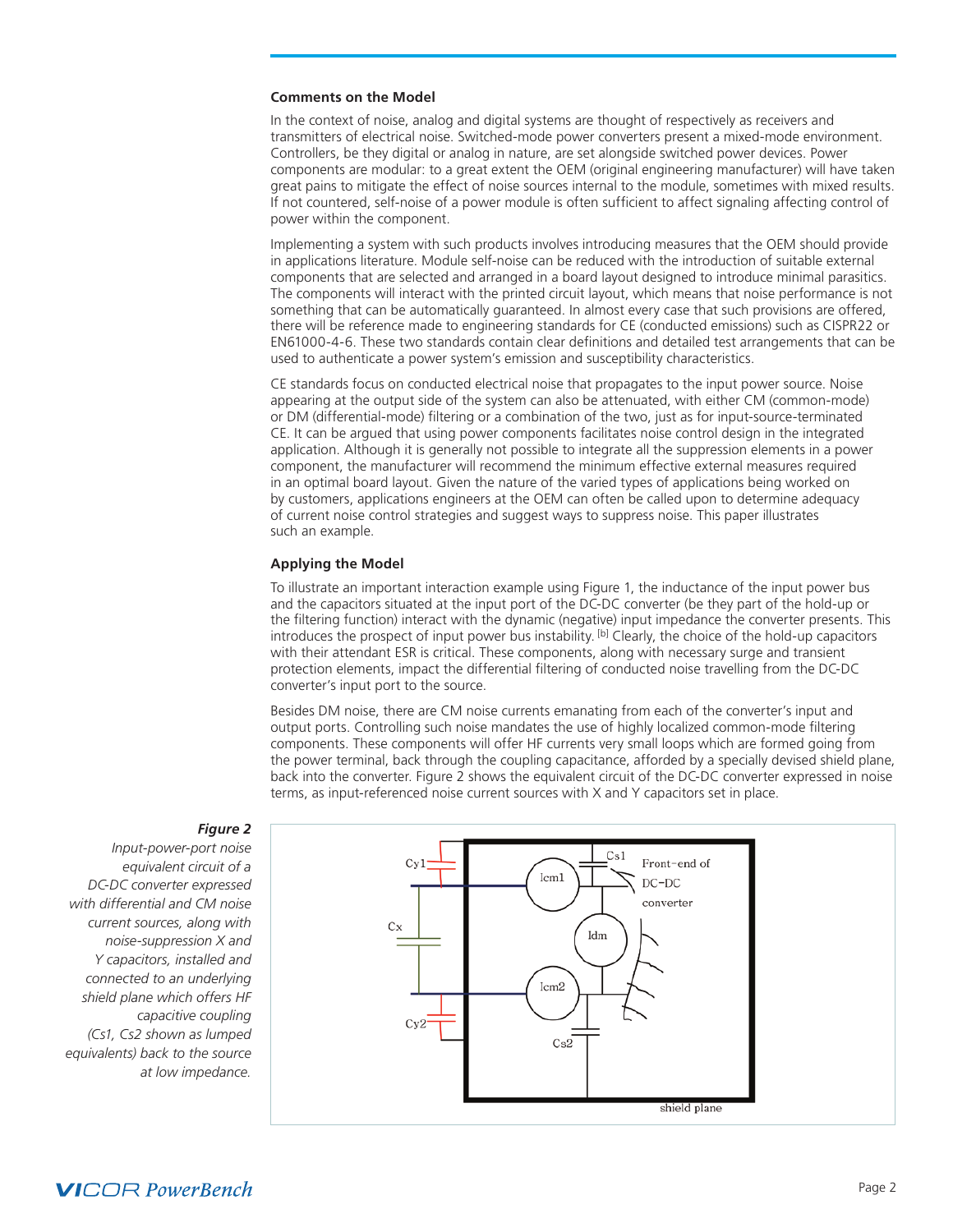# **Noise-control development strategy**

A full qualification test is expensive and time-consuming. This process should only be carried out once, at the pre-production stage of development, before freezing the design for production.

In the meantime, many simpler tests can be performed using equipment that is accessible to most designers and technicians working on hardware in a laboratory setting. It will be possible to set up and tailor noise control networks so as to minimize noise. This is often an iterative process, based on engineering intuition and a detailed understanding of parasitics in the layout, possibly exploiting them to aid in noise control. [h]

Test references should be established at the outset. It is important to run some "zerosignal" tests to establish the instrumentation's noise floor and to establish whether there are other noise sources that unexpectedly contribute energy to the system. These sources, if present, need to be noted; if it is possible to eliminate them with modest measures, then a small investment in shielding and grounding of the lab bench may be in order.

Once a zero-energy input profile has been secured and collected, data should be developed for a signal with known characteristics. This test data set will be used as a background template which can be used to assess noise sources associated with the application's CE noise profile. With the veracity of the oscilloscope instrument and its coaxial probe established, it is now possible to exploit featured FFT processing running on the wideband oscilloscope as a rapid indicator of the conducted noise signal spectrum. It is easy to quickly establish read-back of the effectiveness of differing arrangements of CM and DM filtering and to iterate on topologies and discrete component selections for CE control.

#### **Example of noise-control assessment**

The block diagram in Figure 3 shows a system that was set up and augmented using networks of CE control elements. Some experimentation on component technology options and optimal placement of component networks (such as for the set ups shown in Figures 4 and 5) carried out to maximize noise control. At the completion of the iterative phase of establishing and testing noise control arrangements highlighted with Figures 6 through 9 inclusive, the customer had a full qualification test done on their previously non-compliant target system, modified in accordance with the measures outlined. It was established that the CE noise profile of the system was robustly attained with a good margin to spare. <sup>[h]</sup>



# *Figure 3*

*Block diagram showing basic source / power converter and load arrangement for the unsuppressed system*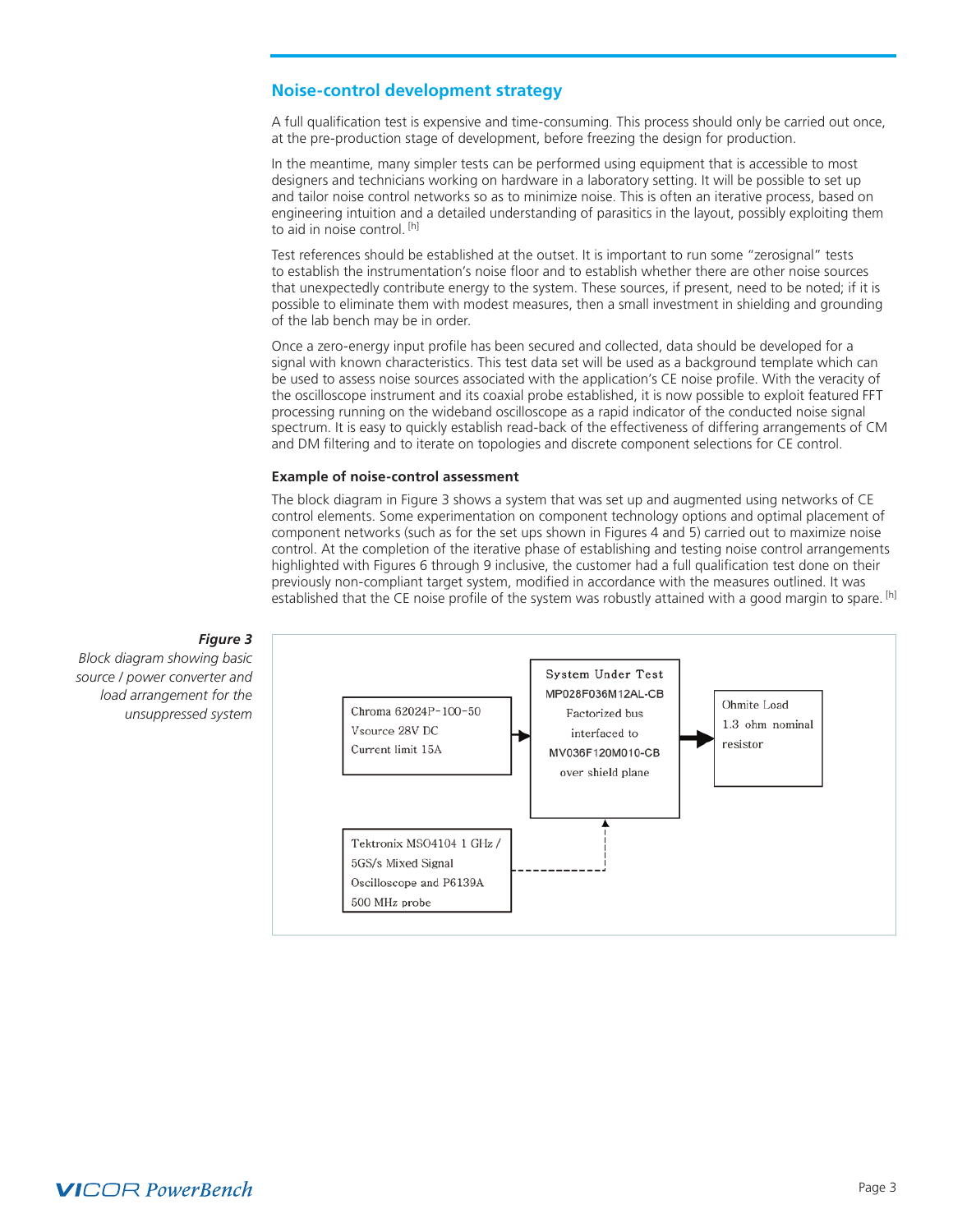# *Figure 4*

*Intermediate bench set up shows coaxially-grounded scope probe, inboard-shield ground contacts made at measurement stations out of adapted pieces of shielding cages of Johnson jacks. Shield ground plane is a solid copper layer. Y-cap provisional placement was changed to gain better oscilloscope acquired noise spectra*



# *Figure 5*

*View on the VTM* ™ *evaluation test fixture board's edge. Shows the noise reference voltage point for the system which is located at VTM's (–OUT) terminal*



#### *Figure 6*

*Unsuppressed CE noise characteristic for the PRM* ™ *(+IN) power terminal*

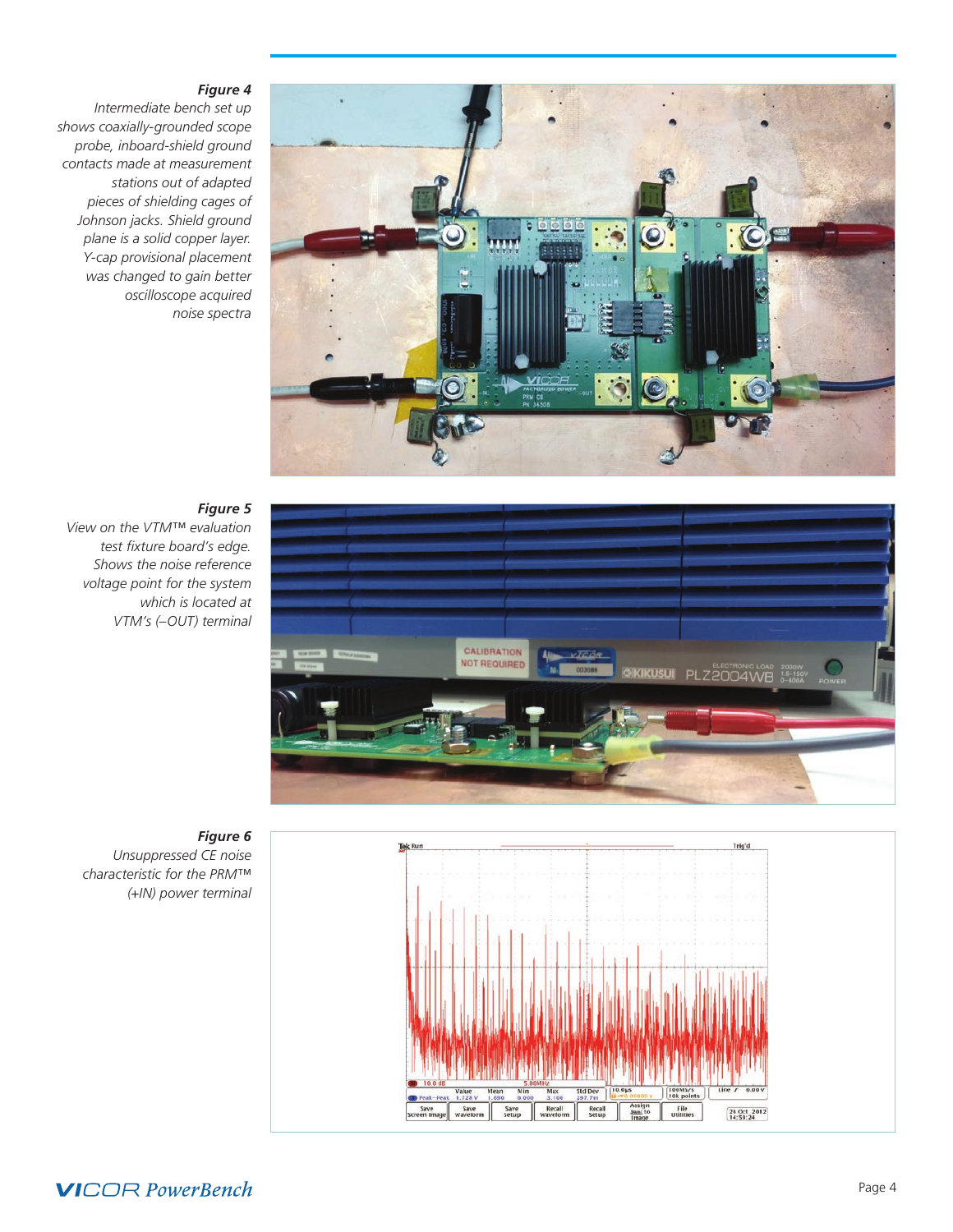#### *Figure 7*

*Outline of CE noise suppression arrangement. The M-FIAM* ™ *is a filter and input attenuator module offering CE compliance in conformance with MIL-STD 461E*



MP028F036M12AL / MV036F120T100 TEST FIXTURE CE CONTROL ARRANGEMENT

#### Y and bypass caps

CY1(a,b), CY2(a,b), CY4(a,b): 4.7 nF HV safety caps Vishay<br>VY1472M63YSUQ63V0 or equivale<br>CY3(a,b): 4.7 nF 250v a.c. rated part Vicor part number #01000

CX1: 1000uF 63V rated ALEL paralleled with two 2.2 uF 50V rated ceramic caps CX2: two paralleled 10uF 25V rated ceramic caps, parallel 4.7nF HV cap added<br>CX3: four paralleled 10 uF 25V rated ceramic caps

#### $X$ -cap

L1a, L1b one winding each for common-mode choke implementation<br>L2, L3 series connection of each winding in the part

uning resistor

R 1206 sized 10  $\Omega$  resistor for detuning

Inductors (all based on the Coilcraft SLC7530D-101ML power inductor)

# *Figure 8*

*Partial view of adapted noise -control prototype: see the probe attached for the measurement of CE at the M-FIAM's (–IN) terminal. Note that the "bypass style" Y caps (C4a, C4b) across the top and bottom of the VTM* ™ *isolation barrier are mounted underneath the VTM evaluation board*





## *Figure 9*

*Outcome of the CE noise -suppression arrangements measured at the 28V<sub>DC</sub> source (+) terminal, location of which is shown in Figure 8*